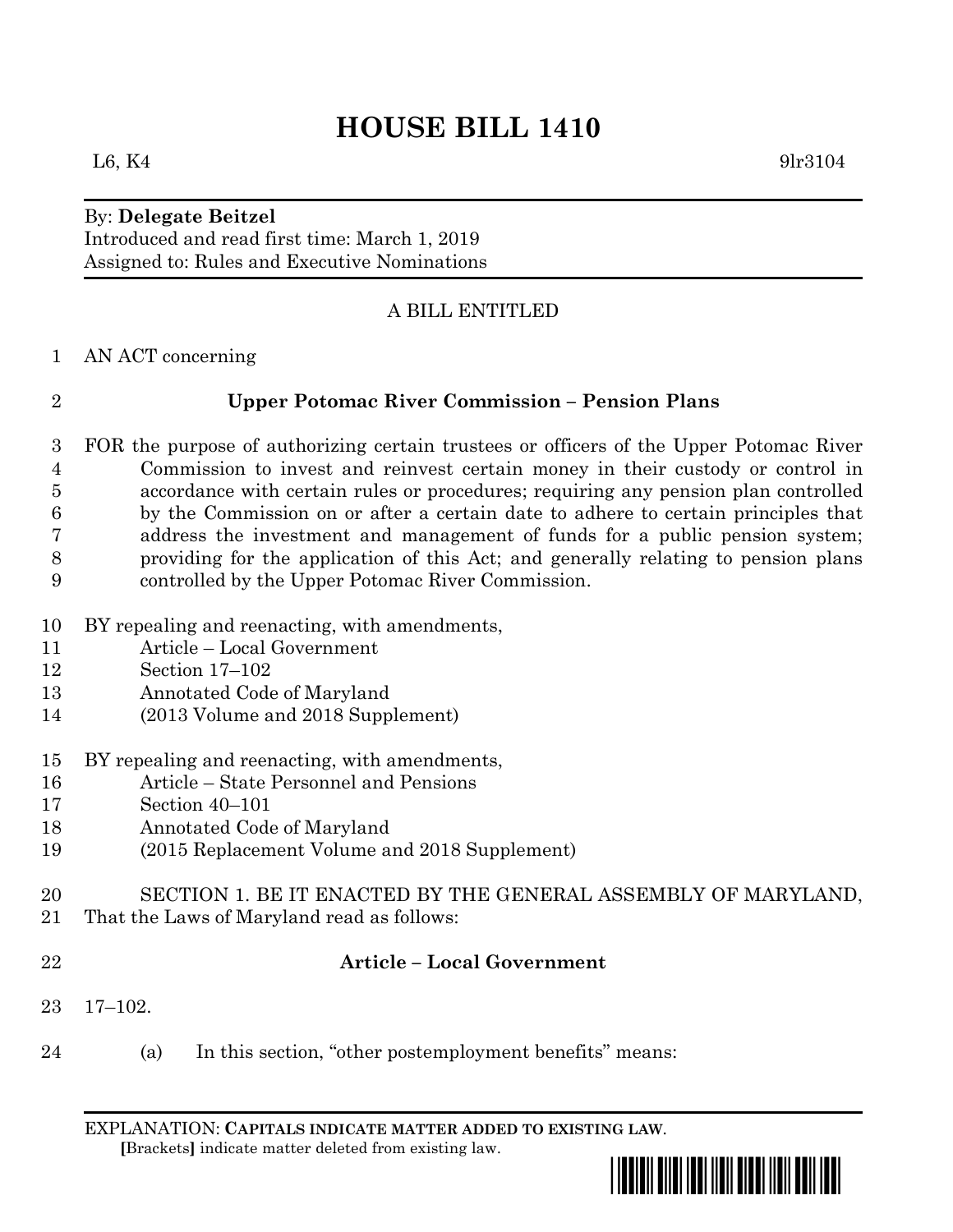|                                                                | $\overline{2}$<br><b>HOUSE BILL 1410</b>                                                                                                                                                                                                                                                                                                                                                                                    |
|----------------------------------------------------------------|-----------------------------------------------------------------------------------------------------------------------------------------------------------------------------------------------------------------------------------------------------------------------------------------------------------------------------------------------------------------------------------------------------------------------------|
| $\mathbf{1}$                                                   | (1)<br>postemployment health care benefits; and                                                                                                                                                                                                                                                                                                                                                                             |
| $\boldsymbol{2}$                                               | (2)<br>postemployment benefits provided separately from a pension plan.                                                                                                                                                                                                                                                                                                                                                     |
| $\boldsymbol{3}$<br>$\overline{4}$<br>$\overline{5}$<br>6<br>7 | Notwithstanding $\S 17-101$ of this subtitle, the trustees or other officers in<br>(b)<br>charge of a pension or retirement system or fund, other postemployment benefits fund,<br>trust fund account, fund for self-insurance purposes, or facility closure reserve fund of a<br>political subdivision of the State [or], a unit of a political subdivision of the State, OR THE<br><b>UPPER POTOMAC RIVER COMMISSION:</b> |
| 8                                                              | (1)<br>may:                                                                                                                                                                                                                                                                                                                                                                                                                 |
| $\boldsymbol{9}$<br>10                                         | invest and reinvest money in their custody or control as provided<br>(i)<br>$\mathbf{by:}$                                                                                                                                                                                                                                                                                                                                  |
| 11<br>12                                                       | 1.<br>a law enacted by the governing body of the political<br>subdivision; OR                                                                                                                                                                                                                                                                                                                                               |
| 13<br>14                                                       | 2.<br>IN THE CASE OF THE UPPER POTOMAC RIVER<br>COMMISSION, RULES OR PROCEDURES ESTABLISHED BY THE COMMISSION; and                                                                                                                                                                                                                                                                                                          |
| 15<br>16                                                       | sell, redeem, or exchange an investment or reinvestment made<br>(ii)<br>under this item; and                                                                                                                                                                                                                                                                                                                                |
| 17<br>18<br>19                                                 | shall comply with fiduciary standards that at least meet the standards<br>(2)<br>in Title 21, Subtitle 2 of the State Personnel and Pensions Article in connection with money<br>in their custody or control.                                                                                                                                                                                                               |
| 20<br>21<br>$\bf 22$<br>23                                     | (c) (1) Notwithstanding any other law, a political subdivision of the State or a<br>unit of a political subdivision of the State may enter into an agreement with a third party<br>contractor or vendor for the management or investment of money intended for other<br>postemployment benefits.                                                                                                                            |
| 24<br>25                                                       | An agreement entered into under this subsection includes the authority<br>(2)<br>to:                                                                                                                                                                                                                                                                                                                                        |
| 26                                                             | create pooled investments under the stewardship of:<br>(i)                                                                                                                                                                                                                                                                                                                                                                  |
| 27<br>28                                                       | a political subdivision of the State or a unit of a political<br>1.<br>subdivision of the State; or                                                                                                                                                                                                                                                                                                                         |
| 29<br>30                                                       | 2.<br>a separate body under an agreement with a political<br>subdivision of the State;                                                                                                                                                                                                                                                                                                                                      |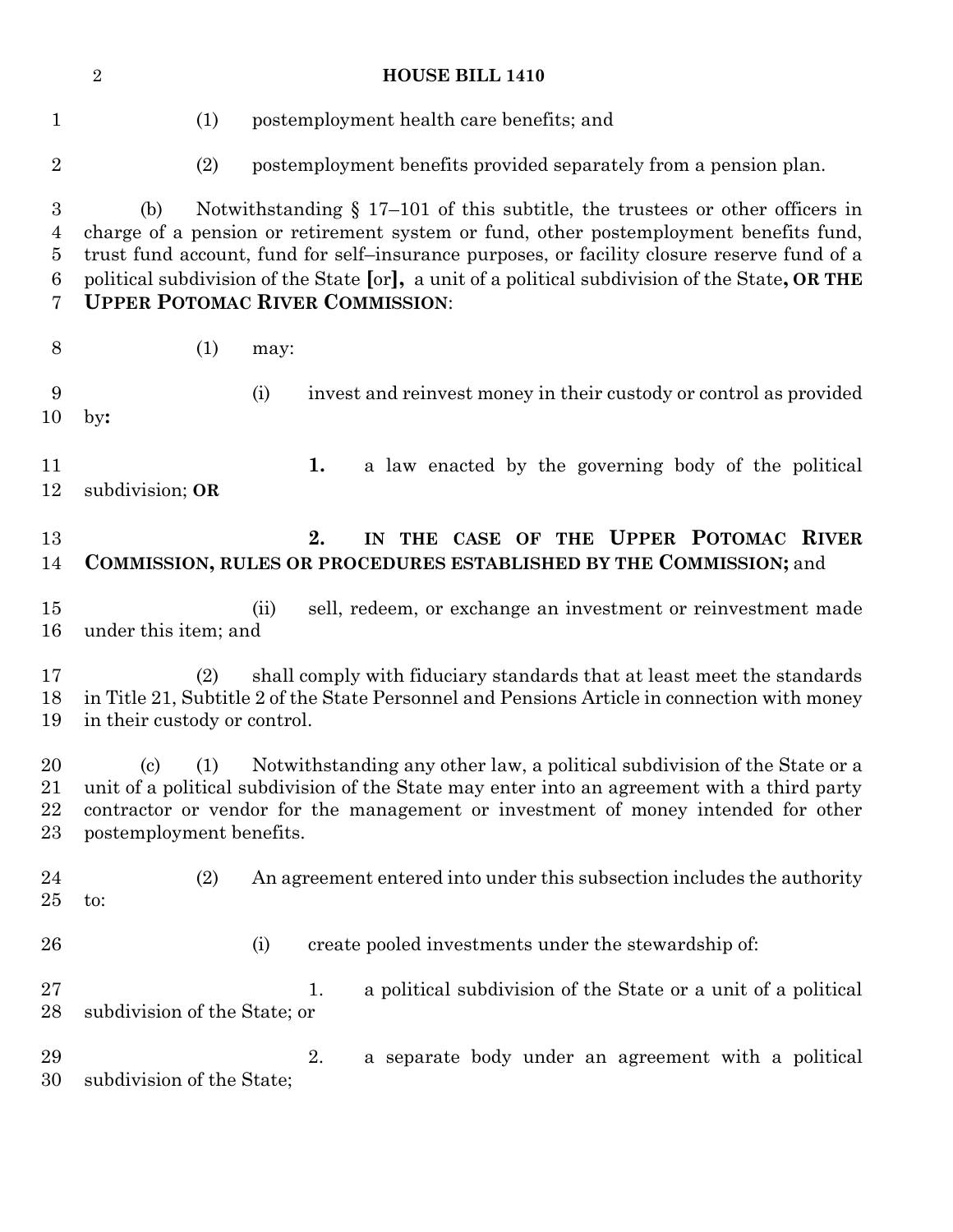#### **HOUSE BILL 1410** 3

 (ii) create one or more accounts to be managed in coordination with other funds or investments by a third party under an agreement with a political subdivision of the State; and

 (iii) create distinct funding accounts for payment on behalf of employees of a unit of a political subdivision of the State under an agreement with the political subdivision.

 (d) (1) Notwithstanding any other law, a political subdivision of the State or a unit of a political subdivision of the State may enter into an agreement with a third party contractor or vendor for the management or investment of money in a facility closure reserve fund.

 (2) An agreement entered into under this subsection includes the authority to:

(i) create pooled investments under the stewardship of:

14 1. a political subdivision of the State or a unit of a political subdivision of the State; or

 2. a separate body under an agreement with a political subdivision of the State; and

 (ii) create one or more accounts to be managed in coordination with other funds or investments by a third party under an agreement with a political subdivision of the State.

### **Article – State Personnel and Pensions**

40–101.

 (a) In this section, "local jurisdiction" means any county or municipal corporation in the State.

 (b) **(1)** Subject to any other provision of State or federal law, a local jurisdiction that establishes a public pension system on or after July 1, 2005, is required to adhere to the principles incorporated in the Uniform Management of Public Employee Retirement Systems Act that address the investment and management of funds for a public pension system.

 **(2) SUBJECT TO ANY OTHER PROVISION OF STATE OR FEDERAL LAW, ANY PENSION PLAN CONTROLLED BY THE UPPER POTOMAC RIVER COMMISSION ON OR AFTER JULY 1, 2019, IS REQUIRED TO ADHERE TO THE PRINCIPLES INCORPORATED IN THE UNIFORM MANAGEMENT OF PUBLIC EMPLOYEE**